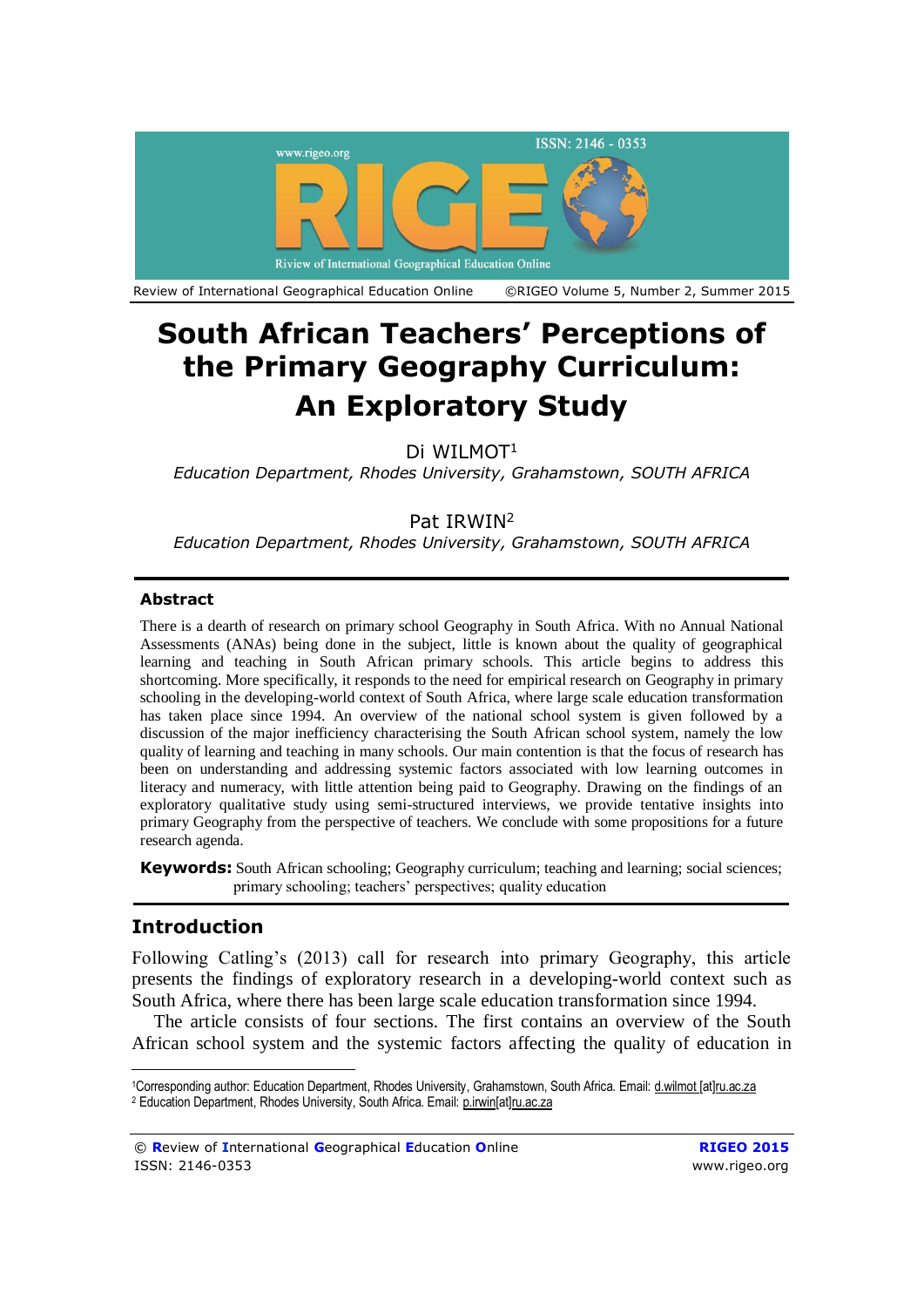South Africa. The next section describes national curriculum development and the organisation and structure of primary school Geography. The third section describes the research approach, and schools and the teachers that were involved. This is followed by a discussion on the findings of the empirical research we undertook in primary schools in the town where our university is located. In the fourth section we synthesise and conclude the discussion and make some proposals for a future research agenda.

## **The Structure of Primary Schooling and the National Curriculum**

Although this article focuses on South African primary school Geography, it is nevertheless important to understand the larger school system of which it is part. In 2014, South Africa had 12.6 million learners in 25,741 schools, including independent (private) schools which accommodate 3.9% of learners. The vast majority of schools (20,000) are primary schools (Grades R to 7) catering for 7.1 million learners (Department of Basic Education (DBE), 2014a). Formal schooling spans 13 years or grades, from Grade 0 through to Grade 12, and is divided into two bands: General Education and Training (GET) from Grade 0 to 9 and Further Education and Training (FET) from Grade 10 to 12. The GET band consists of three phases: Foundation Phase (FP) (Grades 0 to 3); Intermediate Phase (IP) (Grades 4 to 6) and Senior Phase (SP) (Grade 7 to 9). Under the South African Schools Act of 1996, education is compulsory for all South Africans from the year in which they turn 7 (Grade 1) to age 15, or upon the completion of Grade 9.

The structure and organisation of schooling into bands and phases is mirrored in the structure and organisation of the national curriculum, although this is not completely aligned to the physical provision of schooling. Grades R to 7 are located in primary schools and Grades 8 to 12 in secondary schools. This means that Grade 7, the first of three years making up the Senior Phase of the curriculum, is taught in the primary school. There are low levels of collaboration between primary and secondary teachers which compromises continuity and conceptual progression in a subject such as Geography. This is exacerbated by secondary schools drawing from a large catchment area that normally includes more than one primary school.

## **Systemic Factors Affecting the Quality of Primary Education**

The national school system is characterised by diversity with schools varying greatly in terms of quality, financial resources, ethos and size. According to Taylor (2011) it consists of two school sub-systems: one which is functional, relatively financially sound and which offers pupils a relatively good education; the other being poorly resourced, dysfunctional and unable to equip pupils with the necessary numeracy and literacy skills they should be acquiring.

Top quality schools, found in both the independent (private) and state school system constitute approximately 20% of schools, and produce generally acceptable educational outcomes. These schools consists of mostly former white state and independent schools and exceptional township and village schools, the latter serving a very small percentage of the majority of black children in South Africa (Westaway, 2015). Stark inequalities characterise the school system with 80% of South African children not meeting the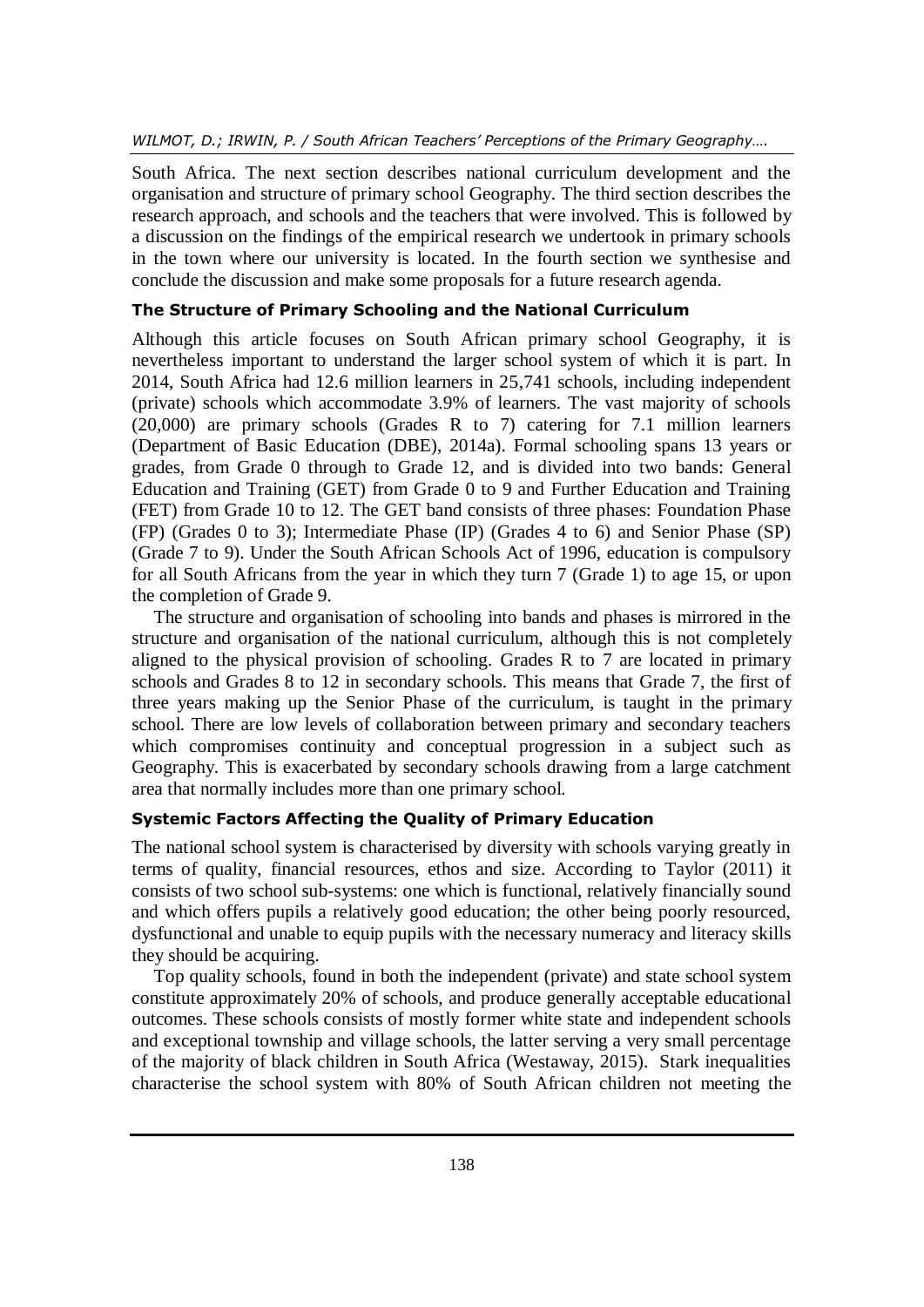national curriculum standards (Taylor, 2011; Spaull, 2013; National Education Evaluation and Development Unit (NEEDU), 2013).

There is a paucity of information on the quality of geographical learning in primary schooling because Geography is not assessed in the Annual National Assessment (ANAs) implemented in 2011 by the DBE to improve the information available about learner performance in numeracy and literacy at the primary school level (Grades 1 to 7). From the results of the 7.1 million learners who wrote the ANAs in 2014, we know that the majority of primary school children are not meeting the national standards for numeracy and literacy. While we do not have data for primary Geography, given the ANA results, it is probable that the majority of primary school children are not meeting the Geography curriculum standards. This is borne out by the low level of learning outcomes in the 'high stakes' National Senior Certificate (NSC) examination written at the end of Grade 12, the final (matriculation) year of school. The NSC Diagnostic Report for Geography (DBE, 2014b: 89) identified the following key problems:

- *Language, with second and third language candidates unable to express themselves clearly in English*
- *A lack of content knowledge including not understanding basic concepts*
- *A lack of fundamental knowledge of map work*

The NSC results for secondary Geography, together with the ANA results for numeracy and literacy, suggest that quality education remains an elusive ideal for the majority of South African children (DBE, 2013a).

Taylor (2011) identifies a number of factors accounting for the underperformance of South African learners, three of which are relevant to this study: the structure of the curriculum and schools; teacher subject knowledge, curriculum coverage and time management; and poverty. While recognising that there are many factors contributing to and sustaining underperformance, we concur that teaching and learning cannot rise above the ceiling imposed by low teacher capacity (Taylor, 2014). The findings of research done on secondary school teachers' perceptions and experiences of school Geography revealed a plethora of complex, often interconnected, factors impacting on school Geography, particularly in what are termed 'no-fee paying schools' (Wilmot & Dube 2015a). The research opened a window on the contextual challenges including, for example, a poor culture of learning evident in high absenteeism, loitering, being late for class, truancy, socio-economic disadvantage, teachers' weak Geography content knowledge ('what' is taught) and pedagogical content knowledge ('how' it is taught) (ibid.).

Weak content knowledge among teachers, notably in numeracy and mathematics is widely acknowledged in the literature, as are weak teacher assessment practices (Taylor, 2011; DBE, 2013a  $\&$  c). This contributes to the systemic inefficiencies that continue to characterise the South African school system some twenty years after the formal end of apartheid. There is little, if any, information available on primary teachers' Geography content and pedagogical content knowledge. Spaull (2013) argues for the introduction of a nation-wide system of diagnostic teacher testing and training to improve basic proficiency. This proposal has been rejected by the South African Democratic Teachers' Union (SADTU), the largest and most powerful teacher union. From our experience of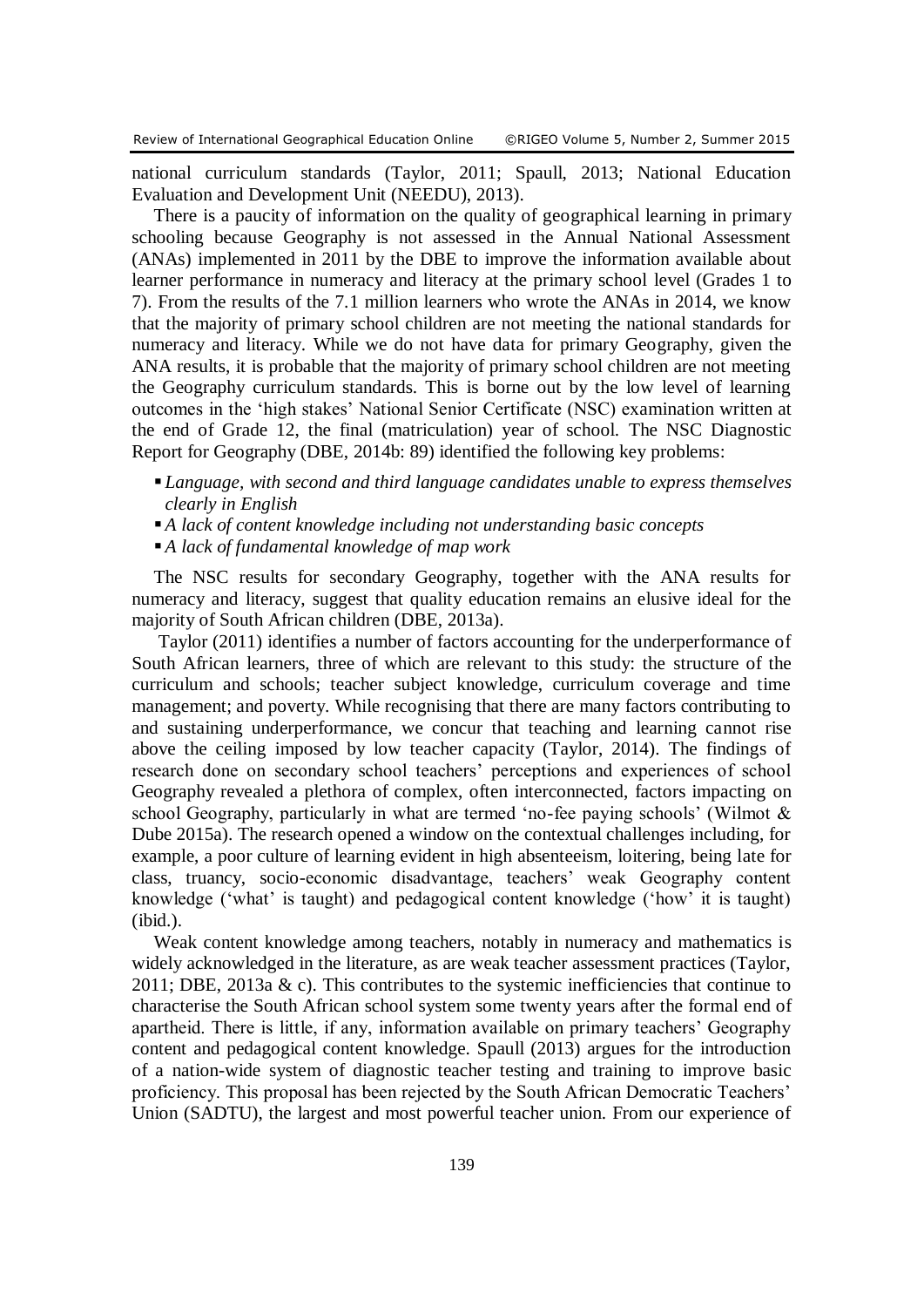teaching the 'primary Geography teaching method course' to Post Graduate Certificate in Education (PGCE) students, we are aware that many students do not study Geography in their undergraduate degree and some did not study it while at school. Their shallow knowledge base does not augur well for the effective teaching of Geography in Grades 4 to 7. Producing and ensuring that there are sufficient competent teachers, who can provide quality teaching for all school subjects and phases, is an urgent issue needing resolution (Centre for Development and Enterprise (CDE), 2015:1).

Other inefficiencies in the system are time management and curriculum coverage. There are high levels of teacher absenteeism in many schools, and when teachers *are* at school, they appear to spend less than half their time in class teaching (Taylor, 2011). There is evidence that this is not the case in functional schools. The national curriculum addresses time management through detailed time specifications (DBE, 2011). Furthermore, the DBE has issued workbooks to primary school children to resolve the problem of curriculum coverage (NEEDU, 2013).

High levels of poverty exist in South Africa. State schools are categorised into five groups, called quintiles, with quintile one being the 'poorest' quintile and quintile five the 'least poor'. These poverty rankings are determined nationally according to the poverty level of the community around the school, as well as certain infrastructural factors. Each quintile, nationally, contains 20% of all learners, but not 20% from each province. In 2014, schools in quintiles 1, 2 and 3 were declared no fee-paying schools, while schools in quintiles 4 and 5 are fee-paying schools (Grant, 2013). The majority of schools participating in our research (five of the eight) are no fee-paying (quintiles 1, 2 and 3). The remaining three schools are fee-paying.

The extent of poverty in South Africa is also evident in the level of support provided by the National Schools' Nutrition Programme (NSNP). This intervention programme, introduced two decades ago, is a state initiative which ensures that children living in poverty are not food-deprived and thus unable to participate fully in schooling. In 2012/2013 the NSNP fed 9,1 million learners attending school in South Africa for an average of 195 school days per year (DBE, 2013b: 14). The five no fee-paying schools participating in this research have a school feeding scheme.

The systemic factors described above, while not specific to primary Geography *per se*, by association are nevertheless relevant and it is highly probably that they impact on the quality of the teaching and learning Geography in South African primary schools. This is discussed in the section on our research findings.

#### **The South African Primary School Geography Curriculum**

The past two decades have been characterised by three cycles of national curriculum development, implementation, review, revision and change. The curriculum shifts, emergent issues and challenges, and how these have shaped and affected school Geography have been well documented (Nel & Binns, 1999; Beets & Le Grange, 2008; Wilmot & Dube, 2015b). The first national curriculum statement called *Curriculum*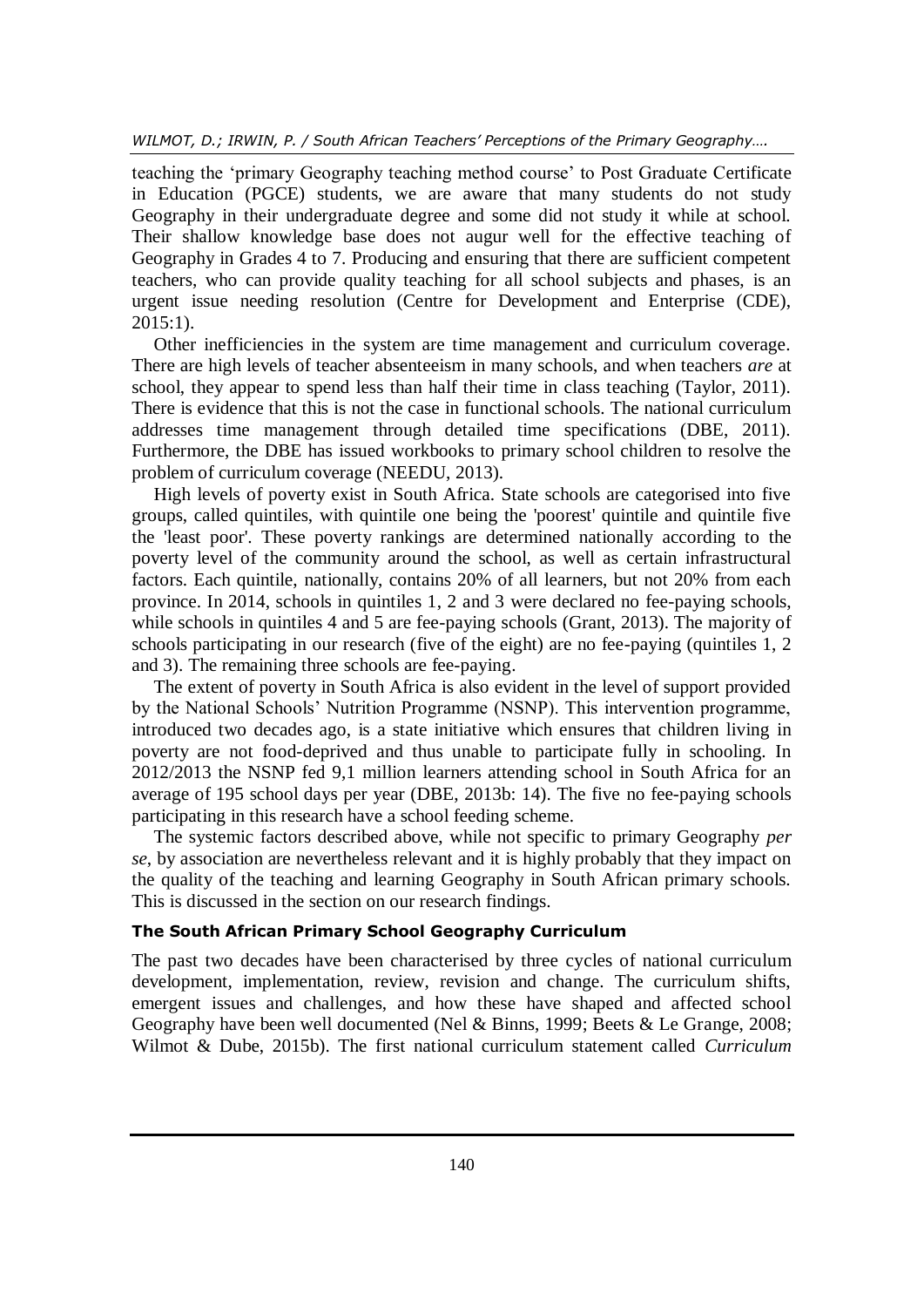*2005<sup>3</sup>* (*C2005*) (DoE, 1997), had an outcomes-based education design and adopted the principle of subject integration. This resulted in a collapsing of discipline boundaries and packaging of knowledge as Learning Areas in the General Education and Training band of schooling. After two years of implementation, policy makers realised that *C2005* was not achieving its goals. It was reviewed and a strengthened and streamlined Revised National Curriculum Statement (NCS) was implemented in 2002 (DoE, 2002).

The implementation of this, the second iteration of the national curriculum, was not without its challenges. This prompted the establishment of a Ministerial Review Committee in 2009 and culminated in the Curriculum and Assessment Policy Statement document (CAPS) in 2011 (DBE, 2011a). CAPS calls for a stronger knowledge focus, and it strengthens the weak subject boundaries that characterised *C2005* and to a lesser extent, the NCS. Geography continues to be offered alongside History in the Social Sciences Learning Area. CAPS abandons an outcomes-based education orientation, adopting instead a content-based orientation focused on "high knowledge and high skills" with minimum standards of knowledge and skills clearly specified for all subjects (DBE, 2011b: 4). CAPS emphasises the need for the two disciplines to be "kept separate" but acknowledges that the curriculum is designed to "complement the knowledge outlined in each" (DBE, 2011c: 8).

In the first four years of schooling, Geography is not offered as a discrete subject in the curriculum. Elements of geographical content and skills are however embedded in the theme *Begining knowledge* in Life Skills, one of four learning areas in the Foundation Phase curriculum. This theme has

*Content and concepts drawn from Social Sciences (History and Geography), and Natural Sciences, including: conservation, cause and effect, place, adaptation, relationships and interdependence, diversity and individuality, change, and planet earth and beyond* (DBE, 2011d: 8).

In the Intermediate and Senior Phase, Geography is offered alongside History in the Social Sciences Learning Area (DBE, 2011b  $\&$  c). The curriculum advocates the two subjects being "kept separate" yet complementing one another (DBE, 2011b:8). Elements of Geography are also offered as a 'strand' - "Planet Earth and Beyond"- in the Natural Sciences Learning Area (DBE, 2011e). Geography, in the Social Sciences IP curriculum, is seen as an integrated discipline that examines both physical and human processes over space and time. It aims to help young people understand the complex world and offers a bridge between the natural and social sciences. It includes the learning about:

- Spatial patterns and trends: the location of people and places in the world
- Similarity and difference: how lifestyles and environments compare and why there are differences
- Movement and change: of people, goods, water, land, sea and air
- Planet earth: land water and air

 $\overline{a}$ 

■ Human settlement: where people live and why

<sup>&</sup>lt;sup>3</sup>This title is somewhat confusing as the implementation of the new curriculum, which started in 1998, was intended to be fully implemented by 2005.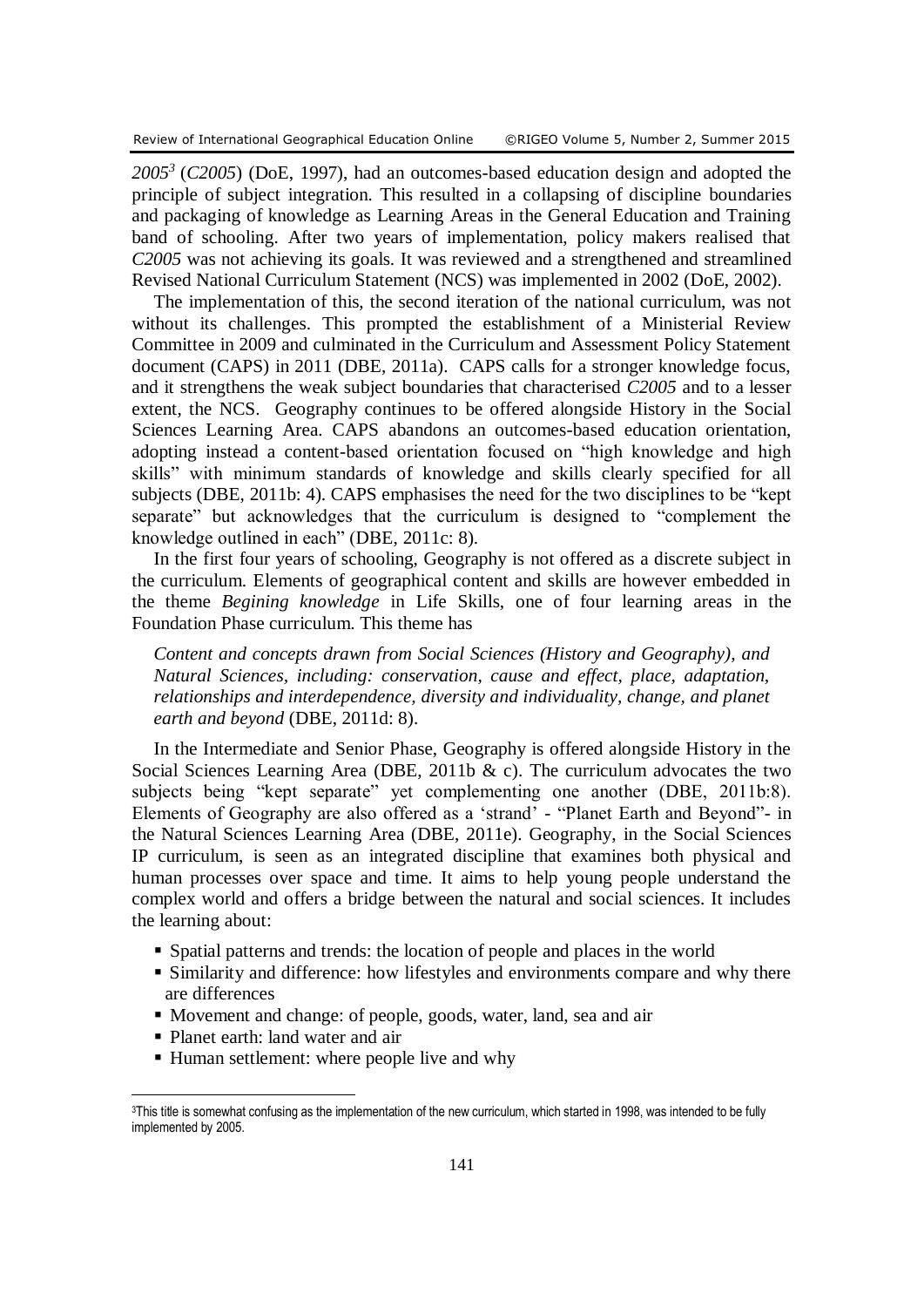- Human activities; what people do, how the environment affects them and how they affect the environment
- Interdependence; the links between climate, wildlife, resources distribution, human settlement and activity, and
- Change: the changing nature of people and places (DBE, 2011b: 12-13).

Furthermore, the development of graphicacy, especially map skills (including scale, direction, latitude and longitude), is emphasized in every grade as is the need to develop young people who: are curious about the world in which they live; have a sound general knowledge of places and natural forces at work; understand the interactions between society and the natural environment; think independently; care about their planet and the well-being of others; observe and research in the local environment; communicate effectively and make informed decisions to take action (DBE 2011b:14).

The curriculum provides a detailed summary showing how content matter is organised according to themes and topics in Grades 4 to 6, but does not make any links to geographical concepts and skills taught in the Foundation Phase and the Senior Phase (Grade 7). This militates against teachers' understanding the progression and integration within and between different themes and grades. Furthermore, the content for each grade is clearly specified for each of the four school terms. It includes time frames (number of hours) for the teaching and learning of each theme and topic and the resources that should be used. This seeks to address the problem of time management and curriculum coverage across the national school system in South Africa (Taylor, 2011; Spaull, 2013). The curriculum document also explains how and why assessment of, and for, learning must be done. An experienced, creative teacher may find the CAPS curriculum overly prescriptive and rigid, and this may stifle creativity. However, the clear and detailed structure is the state's way of ensuring that there is full curriculum coverage and regular and appropriate assessment.

In summary, the past twenty years has seen a shift first to an integrated outcomesbased curriculum consisting of broad learning areas and weak subject boundaries and an under-specification of content, and secondly the abandonment of an outcomes-based curriculum framework and adoption of a high knowledge and skills curriculum, stronger subject boundaries and a focus on conceptual understanding and skill development. We contend that content in the CAPS curriculum is well balanced with a clear progression from the junior to senior grades of the primary school. The extent to which teachers fully understand and are able to implement an integrated approach is discussed in the section on the research findings. This approach emphasises the need for developing children's understanding of the environment as a system consisting of interconnected and interdependent biophysical, economic, political and social dimensions.

# **Research approach**

The dearth of research on primary Geography in South Africa, the lack of information on learner performance, the persistent low level of learning outcomes in the Geography NSC examination, the diverse and starkly unequal schools in South Africa, and the systemic factors described above, prompted us to undertake a small exploratory research project on primary Geography in Grahamstown, the town where our university is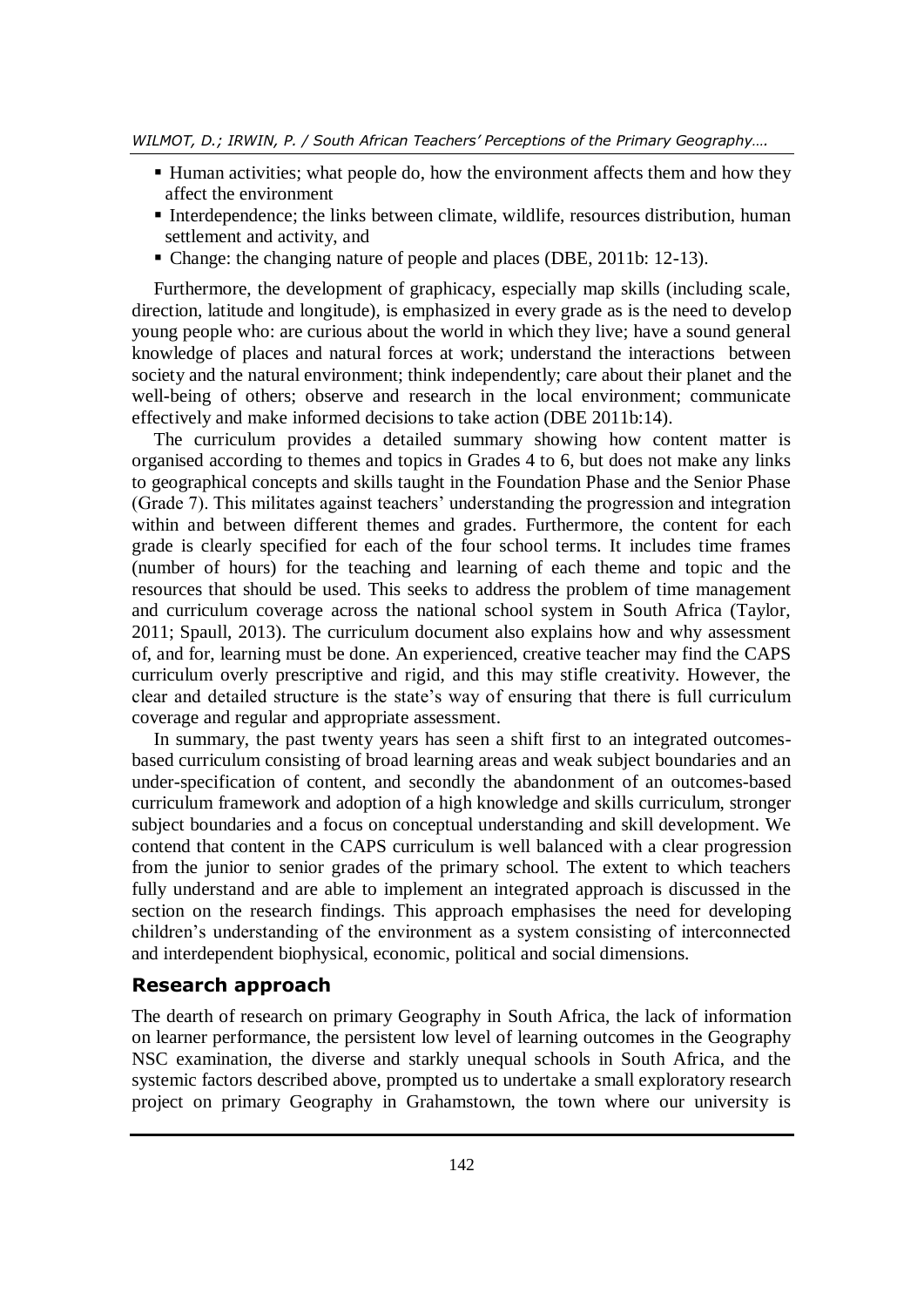$\overline{a}$ 

located. Grahamstown was selected as the research site for convenience and accessibility reasons and because it has diverse primary schools broadly representing the full continuum of the kinds of schools in South Africa. We decided to focus on the Intermediate Phase because Geography is first offered as a subject in this phase, albeit as part of the Social Sciences. The goal of the research, investigating the primary Geography curriculum from the perspective of teachers, informed our decision to use a qualitative research approach in teaching this subject (Merriam, 2009; Conrad & Serlin, 2006).

Fifteen teachers in eight schools were interviewed for purposes of the data presented here. The eight schools were a carefully selected *purposive sample* (Cohen, Manion & Morrison, 2011) to reflect the full range of the 21 schools offering Intermediate Phase Geography in the Grahamstown school district. Grahamstown schools are broadly reflective of urban schools in South Africa as a whole. The schools fall into two broad categories classified according to their geographical location<sup>4</sup>: : *Group A* in Grahamstown East are 'township' schools, and *Group B*, consisted of schools located in central and west Grahamstown. Each group was characterised by a number of features, although, as will be noted, there are exceptional circumstances within each group. Group A included two no fee-paying and one fee-paying state school, and Group B included three fee paying, schools two of which were well-resourced state schools, and two independent, well-resourced high fee-paying schools, which received no state subsidy or support.

Access to the schools was obtained by visiting each school and meeting with the principal to explain the nature and purpose of the research and obtain permission to interview some of their IP teachers. Without exception the principals were helpful and supportive.

Data were gathered through the common qualitative strategy of semi-structured interviews (Cohen *et al*., 2011). Following a pilot survey of three teachers, (not included in the results) after which minor changes in the wording of questions were made, we interviewed 15 teachers at the eight schools. The time spent with individual teachers ranged from 30 minutes to 2½ hours. The teachers themselves were a mixture of university- and college-trained, the latter predominating. Four of the teachers had no formal training in Geography, including one in a Group A school who was one of the three most enthusiastic individuals we encountered. (He was self-taught, relatively well informed and very keen on cross-curricular work, linking Geography to Science, History, Mathematics and Language.)

Nearly all the teachers expressed discomfort at the idea of a tape recorder being used when interviewing. Thus notes<sup>5</sup> were made during and after the interview. What we

<sup>4</sup>Geographical location is significant in South Africa where, in spite of scrapping of the segregation laws that determined where different racial groups could reside in an urban settlement, the legacy of a divided and segregated residential system is still evident today. The vast majority of Black South African still reside in 'township' areas that are characterised by poor service delivery and poverty.

<sup>5</sup> Interview questions included *inter alia*: 'What is your view of the CAPS curriculum for primary Geography and how closely are you able to follow CAPS?' 'How do you feel about the general aims of school Geography as expressed in the curriculum?' 'How do you feel about the specific aims of Geography in the Intermediate Phase?' 'How do you feel about the content that is specified?' 'Are you able to link the content of Geography in the Social Sciences to the content of the Natural Sciences where it overlaps?' 'How do you bring the world into the classroom as required by CAPS?' 'What parts of the curriculum do you find most difficulty to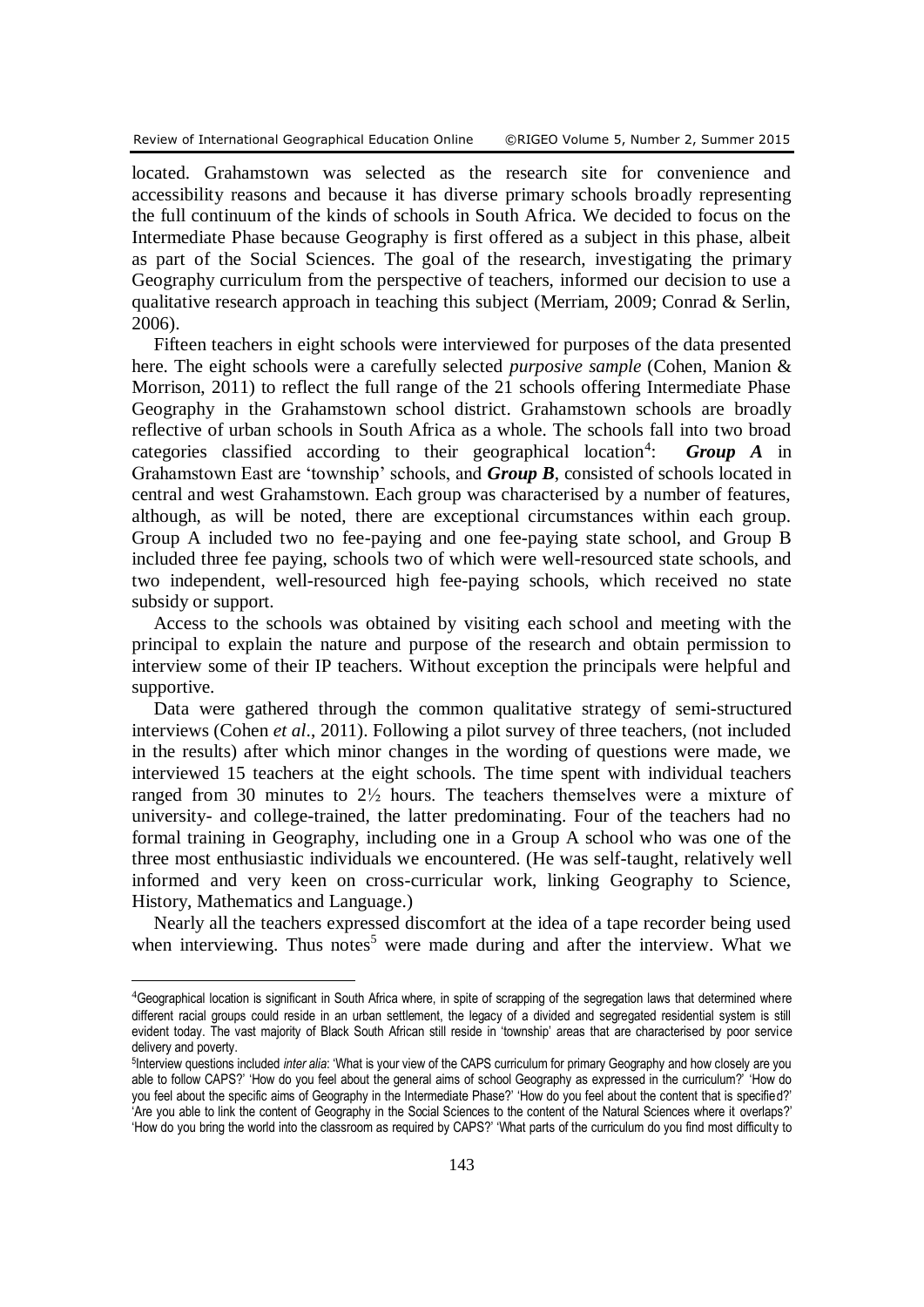*WILMOT, D.; IRWIN, P. / South African Teachers' Perceptions of the Primary Geography….*

tried to do was encourage the teachers to talk, within the framework of enquiry, about *their* view of the primary school Geography curriculum. We also sought critical evaluation of the IP Geography curriculum, which all of them were happy to offer. In three of the schools, the principals also sat in on the interview. Following conventional qualitative data analysis procedures (Cohen *et al*., 2011), data were analysed by teacher and school in order to identify emergent patterns and themes which form the basis of the discussion. We acknowledge that the data presented is based on teachers' perceptions and our interpretation of these in relation to the wider education context. Furthermore, we also acknowledge that we did not investigate what actually happens in their classrooms, and that this may be perceived as a limitation of the survey.

The research adhered to the usual ethical requirements of informed consent, voluntary participation, anonymity, confidentiality and written and oral explanation of the project (Cohen *et al*.*,* 2011). Teachers in all the schools approached were wary of being 'evaluated' and 'judged for competence'. This was dealt with by assuring them that it was neither they nor the schools that were being judged, but that our interest was in evaluating the *curriculum*. They were also reassured that neither they nor their schools would be mentioned by name. Nearly all the teachers were known to us, either from our teaching practice supervision over the years, or having had at some point taught several of them. This encouraged a relaxed, informal, informative and, in our opinion, a non-threatening dialogue.

# **Discussion of findings**

 $\overline{a}$ 

It must be stressed that in addition to the differences in approach to the curriculum between schools, there were often substantial differences of opinion between teachers in the same school. These related to 'how' to teach as well as to what was most worth teaching or where the emphasis should lie. This was true of both groups of schools. Key findings of our observations and interviews were as follows.

## **The Curriculum Approach Adopted By the Teachers**

As advocated by the Social Sciences curriculum (DBE 2011b), Geography and History are taught as separate subjects by the majority (12) of teachers interviewed with little more than lip service is paid to cross-curricular links. The typical response was "we do it wherever it is relevant". In each case when examples were asked for, they were either weak or not forthcoming. There appeared to be a wide interpretation of what constituted 'relevance'. Three teachers displayed a conscious and impressive dedication to subject integration.

Group A schools generally have *subject* teachers, that is, subject specialists who teach Geography to all grades in the IP. According to one teacher, this was due to parental pressure and the desire to ensure that a child does not end up with a consistently poor teacher for all subjects. We contend that this is not a compelling argument for subject teachers. From our discussions with teachers it seems that it is a way of thinking about teaching that has become entrenched because it is perceived to

teach?' 'How do you use the local environment for teaching Geography?' 'What teaching aids and resources do you use?' 'How do you use them?' 'How often do you do project work?' These were among the questions used to stimulate and frame the ensuing conversation.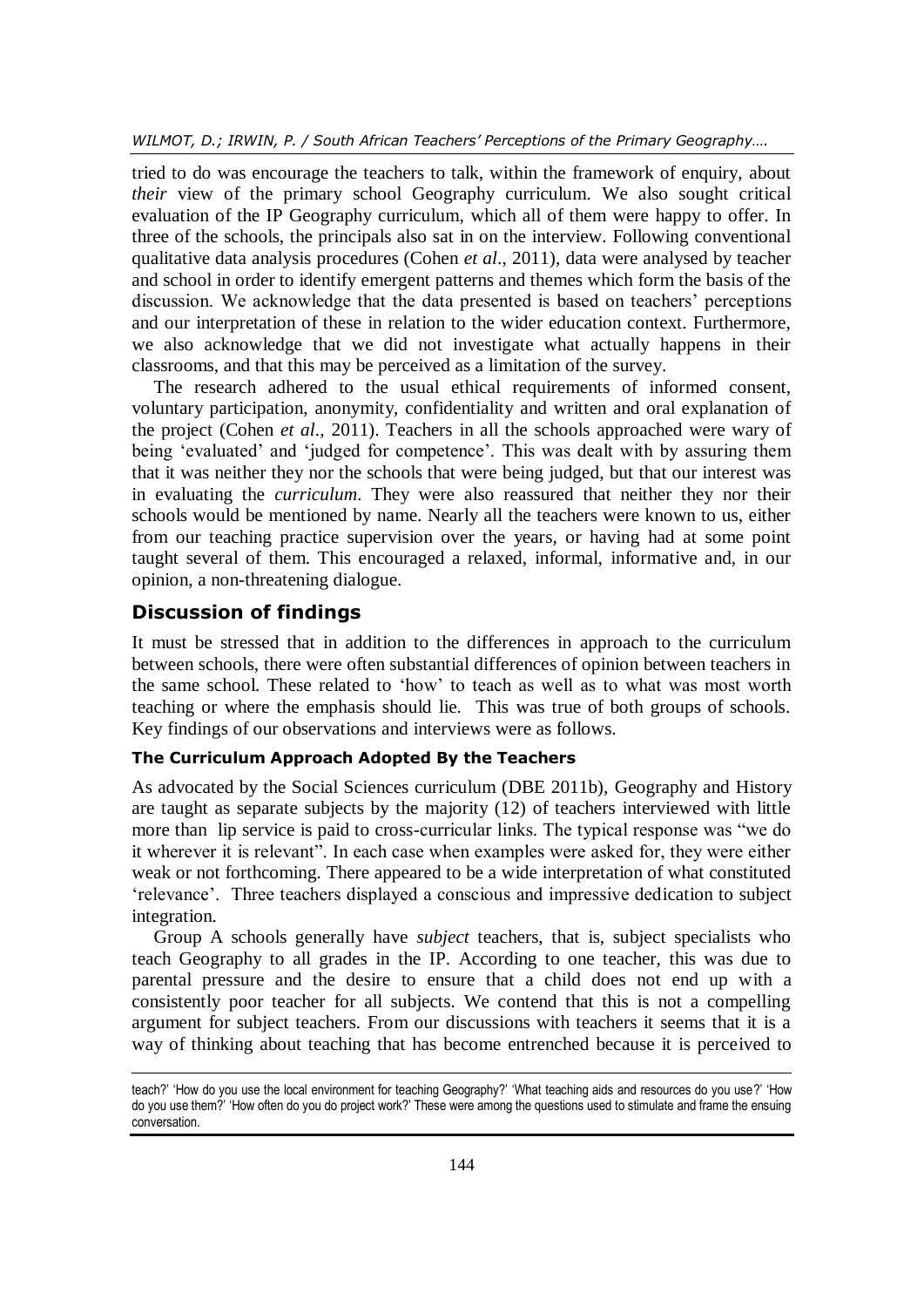allow for subject specialization and therefore greater expertise. The interviews suggested that this does not necessarily follow.

#### **Teachers' Curriculum Knowledge**

All the teachers claimed to be aware of the IP Social Sciences CAPS curriculum (DBE 2011b) and some brought copies to the interviews. It was apparent, however, that while some were thoroughly conversant with the contents, others were not and two clearly had little idea of it, reacting with some bewilderment and uncertainty when it was shown to them. We suspected they had never read it despite claims to the contrary. Only two of the 15 teachers stated they were familiar and conversant with the IP Natural Sciences curriculum (DBE, 2011e). Nine had not seen it or consulted it. None of the teachers was familiar with the potential for geographical thinking in the FP Life Skills curriculum (DBE, 2011d). We found little evidence of the teachers' understanding the wider context of Geography education and the role it can and ought to play in developing children's holistic and systems thinking in the context of the global socio-ecological crisis that characterises the  $21<sup>st</sup>$  century. There were, however, a few exceptions. Generally, teachers' curriculum knowledge is narrow and limited. It should be noted too that many of the teachers expressed difficulty in teaching map work.

### **Curriculum Time Specification**

While the indicated time frames were seen by some teachers as rough guidelines at best, others tried to adhere to them fairly rigidly. A point repeatedly made regarding the time specifications provided for the different topics in the curriculum was that the time allocated was insufficient for weak students. Language was consistently raised as a concern, even in the Group B schools, all of which cater for significant numbers of African language mother-tongue learners. It is particularly difficult for African language mother-tongue speakers learning through the medium of English in Grades 4 and 5 to understand key ideas and concepts, especially abstractions such as 'latitude and longitude' and 'scale'. We found evidence that teachers also struggle, with one teacher asking "What is this latitude and longitude?" and "Why is it needed?"

### **Teaching and Learning Resources**

State approved textbooks are used in all the schools except for one in Group B. With the exception of one teacher, who supplements the books with his own notes because he 'did not like the textbook', the teachers in Group A schools tend to rely on the textbook using little or nothing in the way of supplementary learning material. Teachers in Group B varied in the value they placed on textbooks and the extent to which they relied upon them. At one end of the spectrum is a teacher who relies entirely on them and at the other end two teachers who do not use them at all, regarding them as very limiting, poorly written and generally lacking in quality. Both of these teachers provide their own extensive learning material of high quality to their pupils. The rest of the teachers in Group B fall between these two points. The majority of the teachers in both groups criticised the approved Geography textbooks for inaccuracies and for big gaps in the explanations they offered. Several made the point that they had had no say in the selection of these books, which some felt were imposed upon them.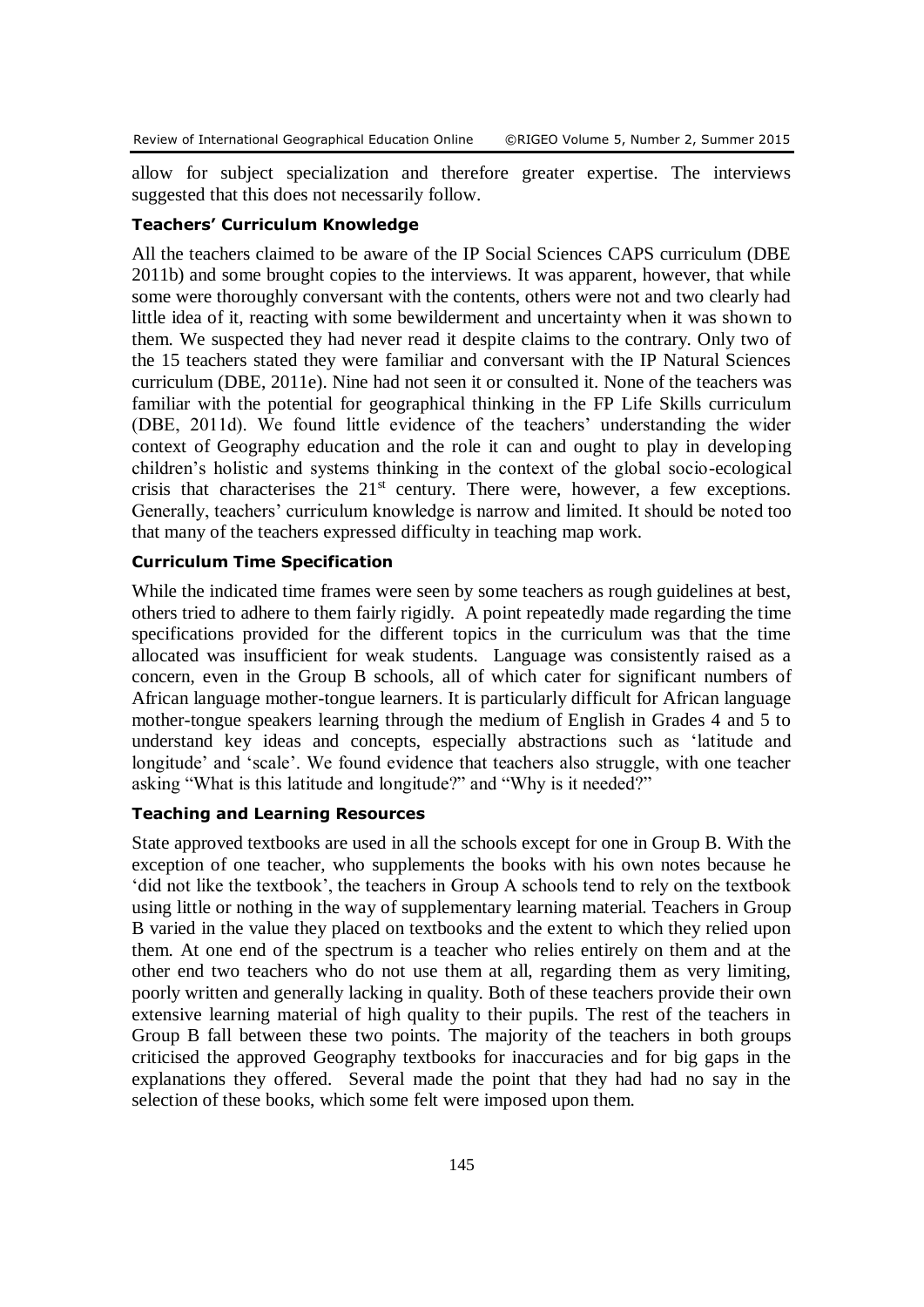#### *WILMOT, D.; IRWIN, P. / South African Teachers' Perceptions of the Primary Geography….*

For various reasons, including parental support, it is commonplace that the schools in Group B are better equipped than those in Group A in terms of teaching and learning resources. One Group A school, however, has a 40-station computer laboratory, which all the children have access to, as well as a partially functioning library and many maps. By contrast, another did not even have a globe, never mind a library. In the other two Group A schools teachers, but not the children, had access to the Internet, with computers located in the administration section. Three of the Group A teachers also had Internet access at home. Children and their teachers in all the Group B schools had access to the Internet. The extent to which this uneven access to internet sources of information may impact on the quality of geographical learning needs investigating.

#### **Teachers' Assumptions and Pedagogical Approach**

Teachers in the Group A schools in particular, but also in some cases in the Group B schools, emphasised that many of the pupils they had in their classes had "no background", virtually no prior knowledge relating to the concepts they were being taught, and were "blank". Many of the teachers commented on how difficult it was to cope with the diversity of backgrounds of their pupils especially given that many children had a very narrow, restricted life experience. This was complicated by the different levels of language proficiency in the class. This finding is significant because there is a view that if teachers are unable to recognise the diverse and different life experiences that their pupils bring to school, they will not be able to mediate learning and make the links between scientific (abstract) geographical curriculum knowledge and the children's knowledge.

Lotz-Sisitka (2009) argues for a changing epistemological context in post-apartheid South Africa and how this has implications for how teachers might engage with the practice of enabling epistemological access in schools. She reports on teaching practices that essentially fail to enable epistemological access. Her negative account does not seek to vilify teachers, rather it is intended to sharpen our observations of what the implication are for the practice of teaching and for teacher education so that we can develop a critical change-oriented response for teacher education. Of significance to our research is that, given the recent shift to foregrounding knowledge in the national curriculum, we need to investigate not only what is taught and how it is taught, but also whether, and to what extent, children are acquiring geographical knowledge.

Many of the teachers also made the point that, for various reasons, the pupils (and the school) generally received very little parental support. This inevitably meant that, even when the teachers were keen on it, there was little opportunity for curriculum enrichment or extension. Low levels of parental support militate against homework in the Group A schools and some of the Group B schools. Similarly, undertaking project work was regarded as being unrealistic, despite the curriculum injunction to regularly do so. Most of the pupils, it was emphasised, had neither the support nor the resources to complete projects out of school. Thus any project-type work had to be done during school time in what was perceived to be an overcrowded curriculum, with the teacher providing direct and individual support. Projects of the kind envisaged in the curriculum did not happen in most of the schools. Only two schools in Group B exceeded the project requirements outlined in the curriculum.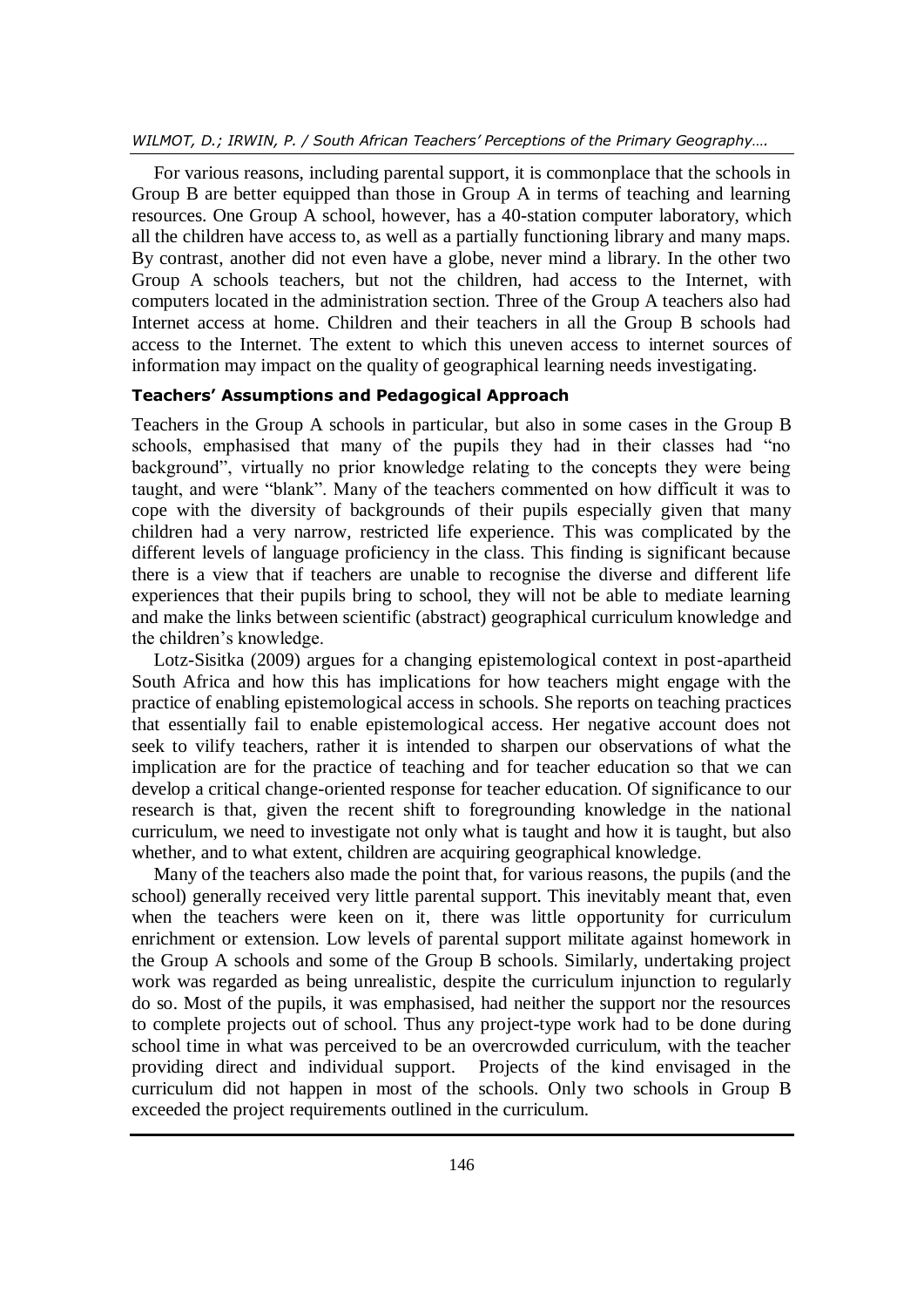For reasons similar to the above, fieldwork of any sort was seen as very difficult, if not impossible, to do in most of the schools. This links to the point made earlier about 'subject' versus 'class' teachers. In addition most of the schools' timetables strongly discouraged or disallowed it. Only one teacher in the Group A schools stated that he felt competent and knowledgeable enough to undertake fieldwork. One teacher in the Group B schools appeared to feel much the same way: he dismissed fieldwork as inappropriate and unnecessary at the IP level.

Overall, the quality of teaching in the schools we visited was uneven, ranging from outstanding (a small minority of schools) to poor with none being completely dysfunctional or of very poor quality. Of concern is our observation that teachers appear to be unable and/or unwilling to implement the curriculum as intended in policy. This is evident in the lack of independent project work and fieldwork being done; the (over) reliance on the textbook as the sole source of information; the limited use of ICT, and the narrow interpretation of the curriculum content all of which are constraining the contribution Geography should make to young children's education.

#### **Teacher Professional Development Opportunities**

The matter of the support that teachers either receive or do not receive from the provincial and district Department of Education was raised in five of the eight schools. It was generally felt that academic and professional support to the teachers was inadequate. Some teachers felt they were better off without it, while others felt they really needed it. The emphasis in teacher professional development has been focused on the core curriculum areas of numeracy and literacy, with little attention paid to developing teacher knowledge in subjects like Geography. As a result there have been fewer opportunities for in-service teachers to upgrade or deepen their geographical learning. The introduction, by the DBE in 2015, of a system of Continuous Teacher Professional Development (CTPD) requiring teachers to complete 80 hours of professional development each year, offers exciting opportunities for Geography teacher professional development. Universities are in the process of responding to the call for short courses in all phases and subjects of the curriculum, but these too present a number of challenges beyond the present discussion.

#### **Primary Geography Teacher Education**

A significant change which took place in teacher education after 2000 was the closure of state controlled colleges of education where the majority of South African primary teachers had trained for a number of reasons beyond the present discussion. By 2003, 104 of the 120 colleges had closed or been incorporated into universities. The assumption was that universities could better fulfil the role of teacher training. The reopening of colleges of education is, however, a matter of on-going debate.

At present, there are two ways of becoming a qualified primary school teacher in South Africa. The first is by completing a four year undergraduate Bachelor of Education degree. The second is by capping an undergraduate degree with a Post Graduate Certificate in Education (PGCE). The former foregrounds pedagogical knowledge and knowledge of the child, and is considered by many as being more appropriate for Foundation and Intermediate Phase teaching. The weakness of the BEd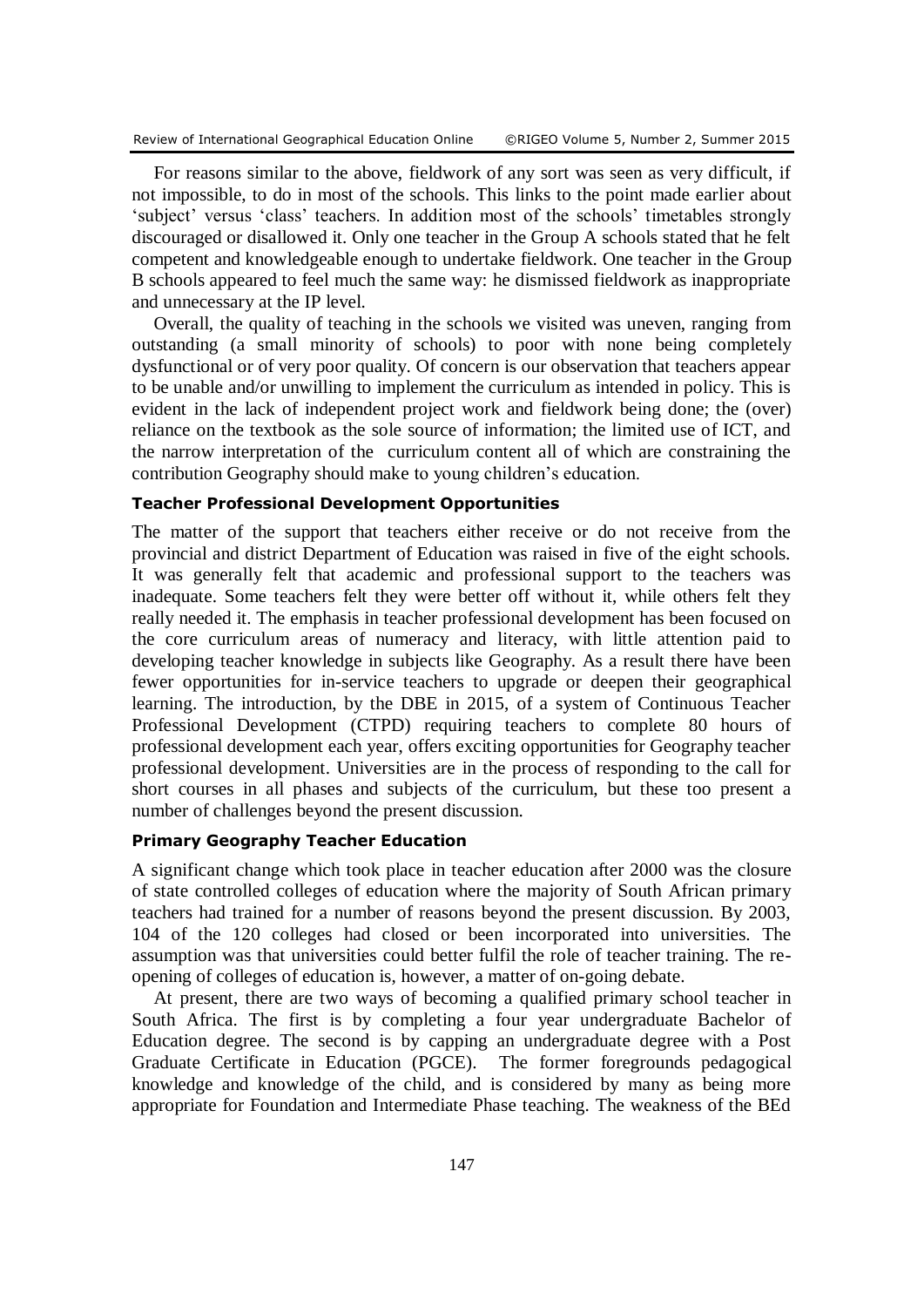route is arguably its generalist orientation. Preparing students to teach all six learning areas of the curriculum means that there may not be sufficient time for deep learning in the different disciplines. In the PGCE (Intermediate Phase) programme at our university, only 20 hours are allocated to Geography. By way of comparison, Mathematics gets 80 hours, Home Language 40 hours and First Additional Language 40 hours. Investigation of the time given to primary Geography across the PGCE programmes offered by other South African universities still needs to be explored. Again, this must be seen in the context of the national priority given to language and mathematics.

## **Conclusion**

This article has responded to the call for research in primary Geography. It has outlined the systemic factors contributing to the persistent and, as yet unresolved, issue of low quality teaching and learning in South African primary schools. We have described how we undertook exploratory research to shed light on how these factors may, or may not, be affecting Geography in diverse South African primary schools.

In focusing as we have on teachers' perspectives and one phase (the Intermediate Phase, Grades 4 to 6), we are aware that our limited exploratory research provides only partial insights into primary Geography. Ideally it needs to be extended and complemented by classroom observations of teachers' practices to understand their pedagogical approaches and assessment practices. How practicable this will be in the current socio-political context is open to question. Furthermore, if we are to address the issue of low learning outcomes in Geography in the NSC examination at the end of Grade 12, we need to investigate the efficacy of South African children's geographical learning and skill development in the primary school. Given teachers' dependence on the textbooks and the range of textbooks used, there is also an urgency to critically evaluate them. This will be one of our research agendas for the future. Two other areas needing to be investigated are what actually happens in primary Geography classrooms and the quality of children's geographical learning.

## **References**

- Beets, P., & Le Grange, L. (2008). Has Geography curriculum reform in post-apartheid South Africa strengthened continuity and progression? *South African Geographical Journal 90*(2), 68-79.
- Catling, S. (2013). Editorial. The need to develop research into primary children's and schools' Geography. *International Research in Geographical and Environmental Education 22*(3), 177-182.
- Centre for Development and Enterprise (CDE). (2015). Teacher Supply and Demand 2013- 2025. Executive Summary. Johannesburg: CDE.
- Cohen, L., Manion, L., & Morrison, K. (2011) *Research Methods in Education* (7<sup>th</sup> ed.). New York: Taylor and Francis.
- Conrad C. and R. C. Serlin. (Eds.). 2006 *The Sage handbook for research in education: Engaging ideas and enriching inquiry.* SAGE Publications, Inc: Thousand Oaks, CA.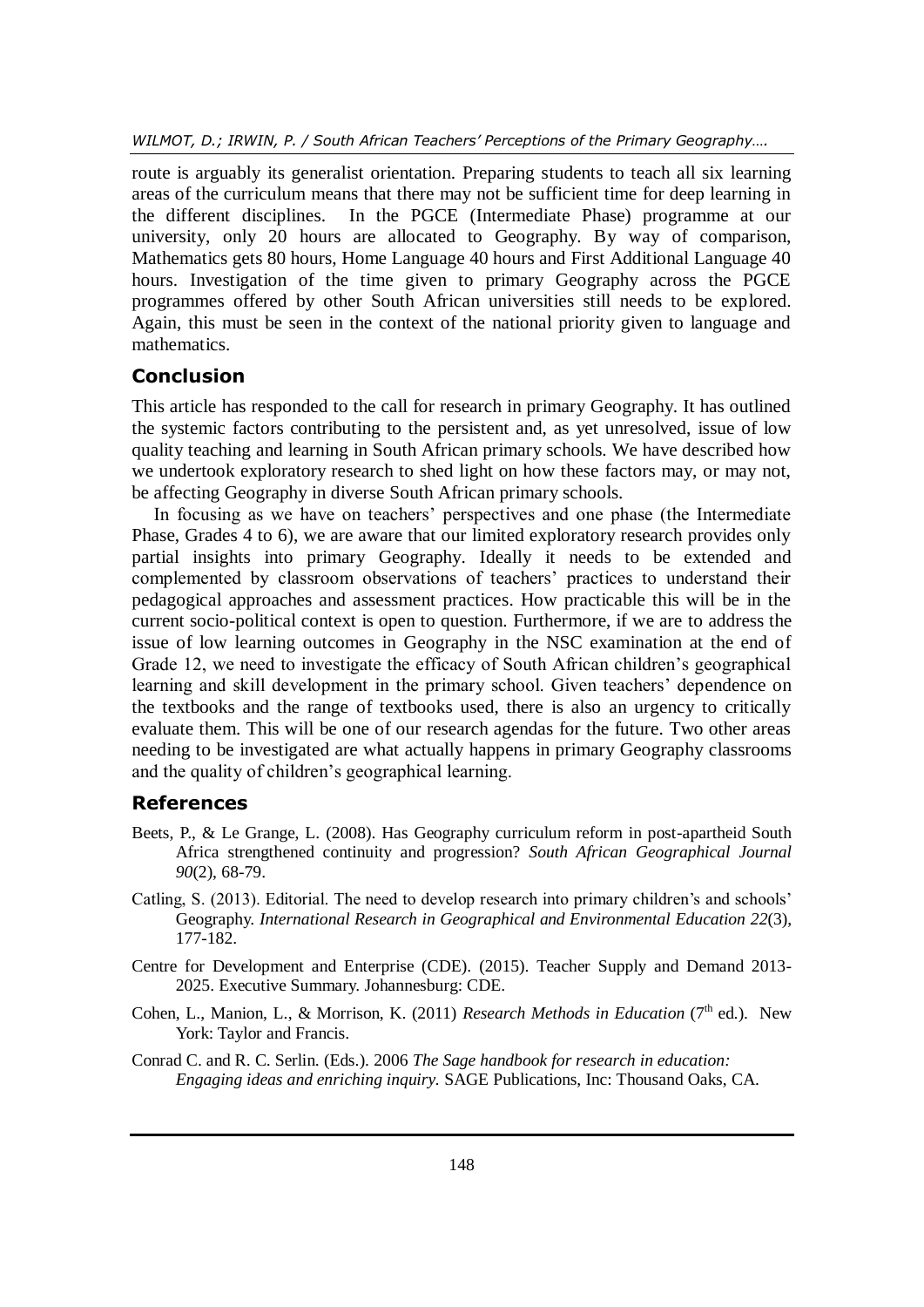- Department of Education (DoE). (1997*). Outcomes-Based Education: Draft Curriculum Framework. March 1997*. Pretoria: Government Printer.
- Department of Education (DoE). (2002). *Revised National Curriculum Statement Grades R-9: Geography.* Pretoria: Government Printer.
- Department of Basic Education. (2011a). *Curriculum and Assessment Policy Statement (CAPS), General.* Pretoria: Department of Basic Education. www.education.gov.za
- Department of Basic Education. (2011b). *The Curriculum and Assessment Statement (CAPS) for Social Sciences, Intermediate Phase (Grades 4 to 6).* Pretoria: Department of Basic **Education**
- Department of Basic Education. (2011c). *The Curriculum and Assessment Statement (CAPS) for Social Sciences, Senior Phase (Grades 7 to 9).* Pretoria: Department of Basic Education.
- Department of Basic Education. (2011d). *The Curriculum and Assessment Statement (CAPS) for Life Skills, Foundation Phase (Grades 0 to 3).* Pretoria: Department of Basic Education.
- Department of Basic Education. (2011e). *The Curriculum and Assessment Statement (CAPS) for General Sciences, Intermediate Phase (Grades 4 to 6).* Pretoria: Department of Basic Education.
- Department of Basic Education. (2013a). *The Internal Efficiency of the School System.* Pretoria: Department of Basic Education.
- Department of Basic Education. (2013b). *National Schools Feeding Programme Annual Report 2012/2013.* Pretoria: Department of Basic Education.
- Department of Basic Education. (2013c). *Education for All. 2013 Country Progress Report: South Africa.* Pretoria: Department of Basic Education.
- Department of Education. (September 2014a). *2014 School Realities*. Pretoria: Department of Basic Education.
- Department of Basic Education. (2014b). *Report on the 2013 National Senior Certificate: Diagnostic Report.* Pretoria: Department of Basic Education.
- Grant, D. (2013). *Background to the national quintile system.* Media Release by the Minister of the Western Cape Education Department. *Downloaded from: wced.pgwc.gov.za/comms/press/2013/74\_14oct.html on 26 September 2014*
- Le Grange, L., & Beets, P. (2005). Geography education in South Africa after a decade of democracy. *Geography* 90(3), 267-277.
- Lotz-Sisitka, H.B. (2009). Epistemological access as an open question in education. *Journal of Education, 46*, 57-79.
- Merriam, S.B. (2009) *Qualitative Research*. San Francisco: Jossey-Bass.
- National Education Evaluation and Development Unit (NEEDU). (2013). *National Report South Africa.*
- Nel, E., & Binns, T. (1999). Changing the Geography of apartheid education in South Africa. Geography*,* 84(2), 119-128.
- Spaull, N. (2013). South Africa's Education Crisis: The quality of education in South Africa 1994-2011. Centre for Development and Enterprise. Johannesburg. http://www.section27.org.za/wp-content/uploads/2013/10/Spaull-2013-CDE-report-South-Africas-Education-Crisis.pdf